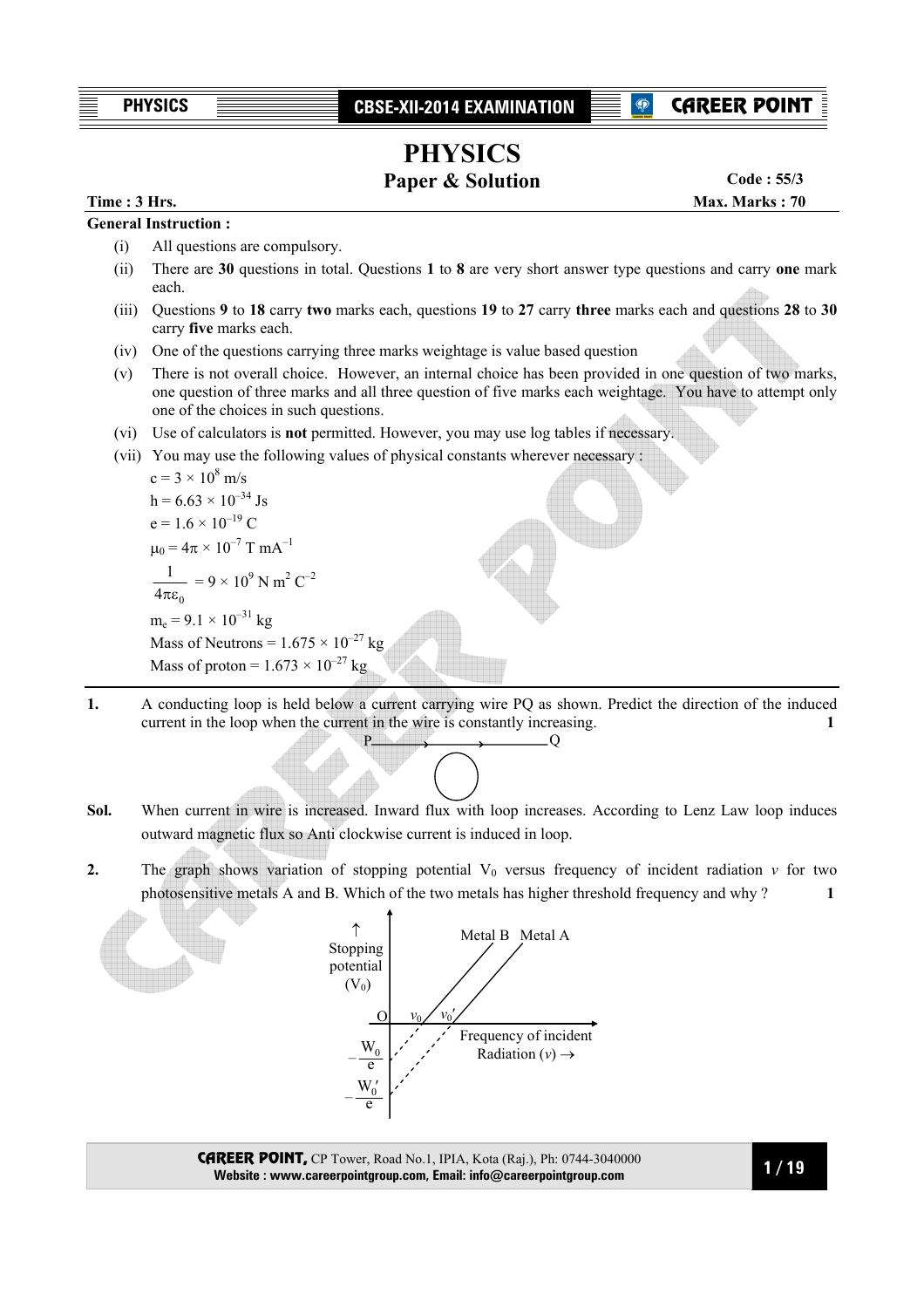

- **8.** Why is the use of a.c. voltage preferred over d.c. voltage ? Give two reasons. **1**
- **Sol.** (i) AC generator are simpler & cheaper than DC generator as commutator is not used in AC generator (ii) AC Can be stepped up or down using transformer so its transmission is cheaper and efficient.

CAREER POINT, CP Tower, Road No.1, IPIA, Kota (Raj.), Ph: 0744-3040000 **Website : www.careerpointgroup.com, Email: info@careerpointgroup.com**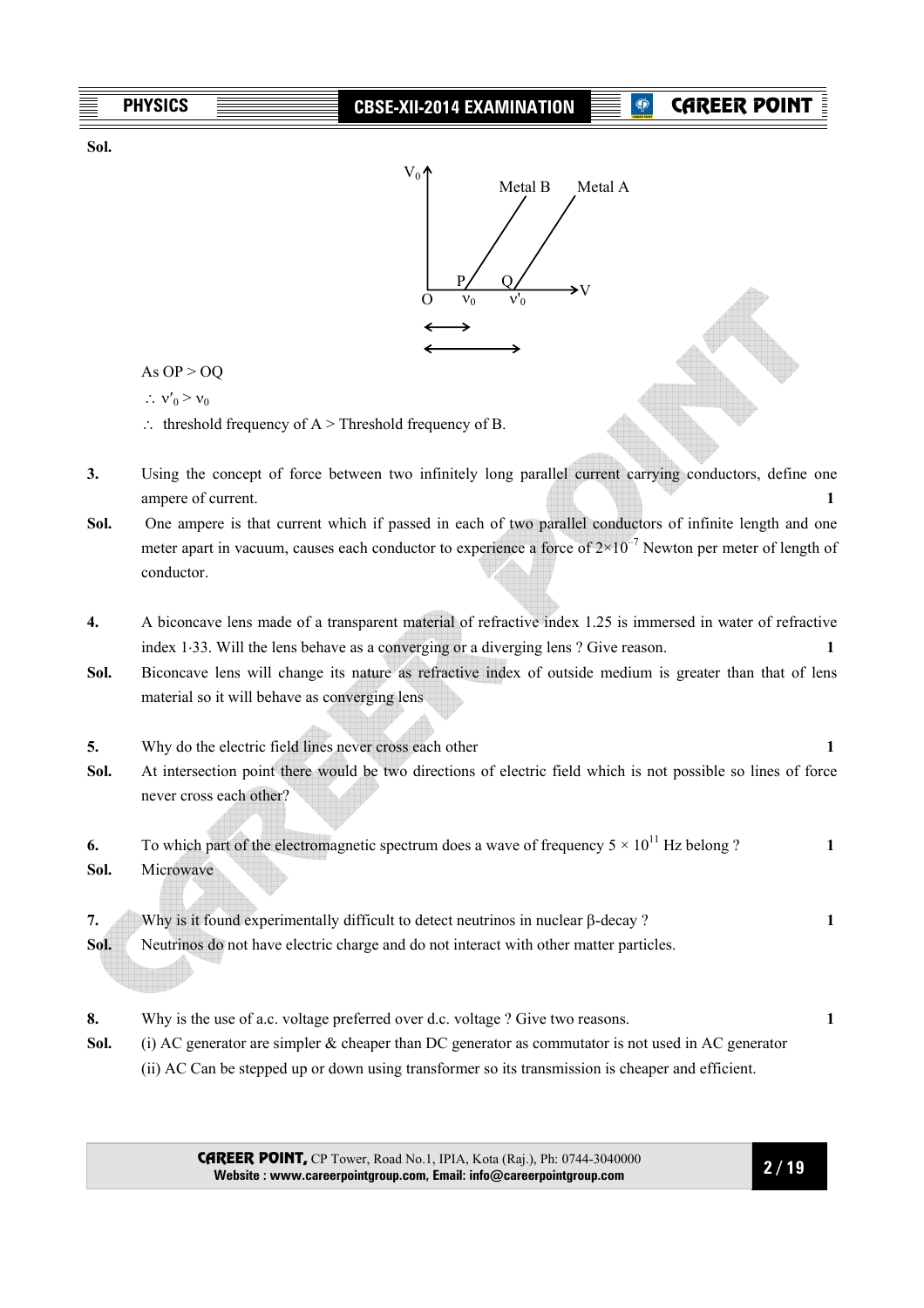CAREER POINT

**9.** Considering the case of a parallel plate capacitor being charged, show how one is required to generalize Ampere's circuital law to include the term due to displacement current. **2** 



# $\oint \vec{B} \cdot d\ell = \mu \cdot \sum (I_C + I_D)$

 This generalised Ampere's law is valid in conducting path as well as between plates of PPC during charging of Capacitor –

(i) In conducting path  $I_C \neq 0$  but  $I_D = 0$ 

$$
\Rightarrow \oint \vec{B} \cdot \vec{d}\ell = \mu_0 \sum I_C \Rightarrow B \neq 0
$$

(ii) Between plates  $I_C = 0$  but  $I_D \neq 0$ 

$$
\Rightarrow \oint \vec{B} \cdot \vec{d} \ell = \mu_0 \sum I_D \Rightarrow B \neq 0
$$

10. Estimate the average drift speed of conduction electrons in a copper wire of cross-sectional area  $2.5 \times 10^{-7}$  $m^2$  carrying a current of 2.7 A. Assume the density of conduction electrons to be  $9 \times 10^{28}$  m<sup>-3</sup>.  $I = ne Av_d$ 

$$
\therefore V_d = \frac{I}{neA} = \frac{2.7}{9 \times 10^{28} \times 1.6 \times 10^{-19} \times 2.5 \times 10^{-7}}
$$
  
= 7.5 × 10<sup>-4</sup> m/sec.

**11.** A cell of emf 'E' and internal resistance 'r' is connected across a variable resistor 'R'. Plot a graph showing variation of terminal voltage 'V' of the cell versus the current 'I'. Using the plot, show how the emf of the cell and its internal resistance can be determined. **2**

**Sol.** 
$$
V = E - Ir
$$

plot between V and I is straight line of positive intercept and negative slop



(i) value of potential difference corresponding to zero current gives emf of cell

(ii) Maximum current is drawn when terminal voltage is zero so

$$
V = E - Ir
$$
  
\n
$$
0 = E - I_{max} \cdot r
$$
  
\n
$$
\Rightarrow r = \frac{E}{I_{max}}
$$

CAREER POINT, CP Tower, Road No.1, IPIA, Kota (Raj.), Ph: 0744-3040000 **Website : www.careerpointgroup.com, Email: info@careerpointgroup.com**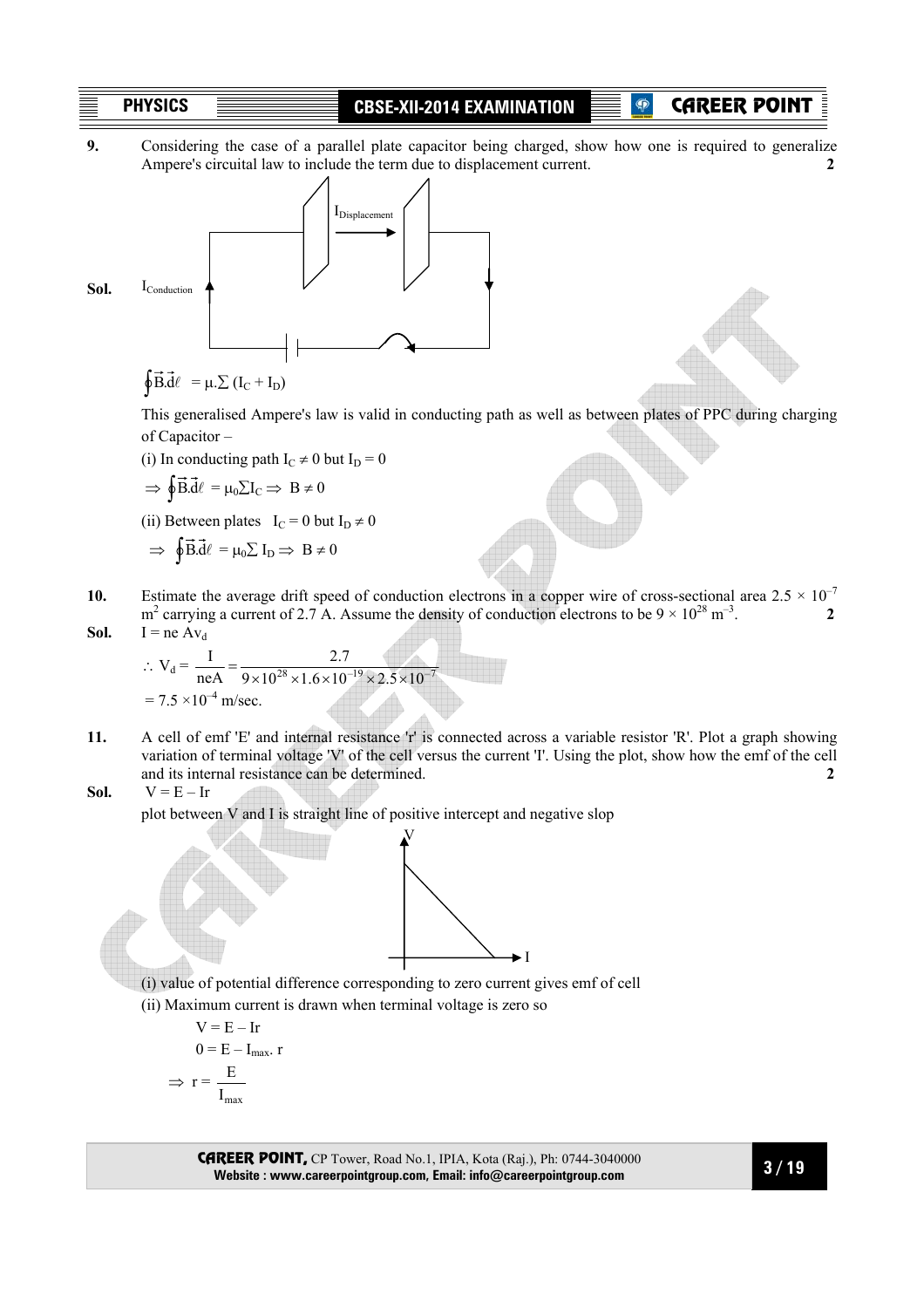CAREER POINT

**12.** A parallel plate capacitor of capacitance C is charged to a potential V. It is then connected to another uncharged capacitor having the same capacitance. Find out the ratio of the energy stored in the combined system to that stored initially in the single capacitor. **2 2** 

**Sol.** 
$$
U_{\text{Initial}} = \frac{1}{2}CV^2 + 0 = \frac{1}{2}CV^2
$$

After connecting common potential

$$
V_{\text{Common}} = \frac{C_1 V_1 + C_2 V_2}{C_1 + C_2} = \frac{V}{2}
$$
  
 
$$
\therefore U_{\text{final}} = \frac{1}{2} C \left(\frac{V}{2}\right)^2 + \frac{1}{2} C \left(\frac{V}{2}\right)^2 = \frac{1}{4} C V^2
$$
  
 
$$
\therefore \frac{U_{\text{final}}}{U_{\text{initial}}} = \frac{\frac{1}{4} C V^2}{\frac{1}{2} C V^2} = 1:2
$$

**13.** Using Rutherford model of the atom, derive the expression for the total energy of the electron in hydrogen atom. What is the significance of total negative energy possessed by the electron ?

**OR** 

Using Bohr's postulates of the atomic model, derive the expression for radius of n<sup>th</sup> electron orbit. Hence obtain the expression for Bohr's radius. **2**

**Sol.** electron revolves around nucleus and required centripetal force is provided by attractive force between electron and nucleus



Negative sign of total energy shows that electron is bound to revolve around nucleus

**OR** 

CAREER POINT, CP Tower, Road No.1, IPIA, Kota (Raj.), Ph: 0744-3040000 **Website : www.careerpointgroup.com, Email: info@careerpointgroup.com**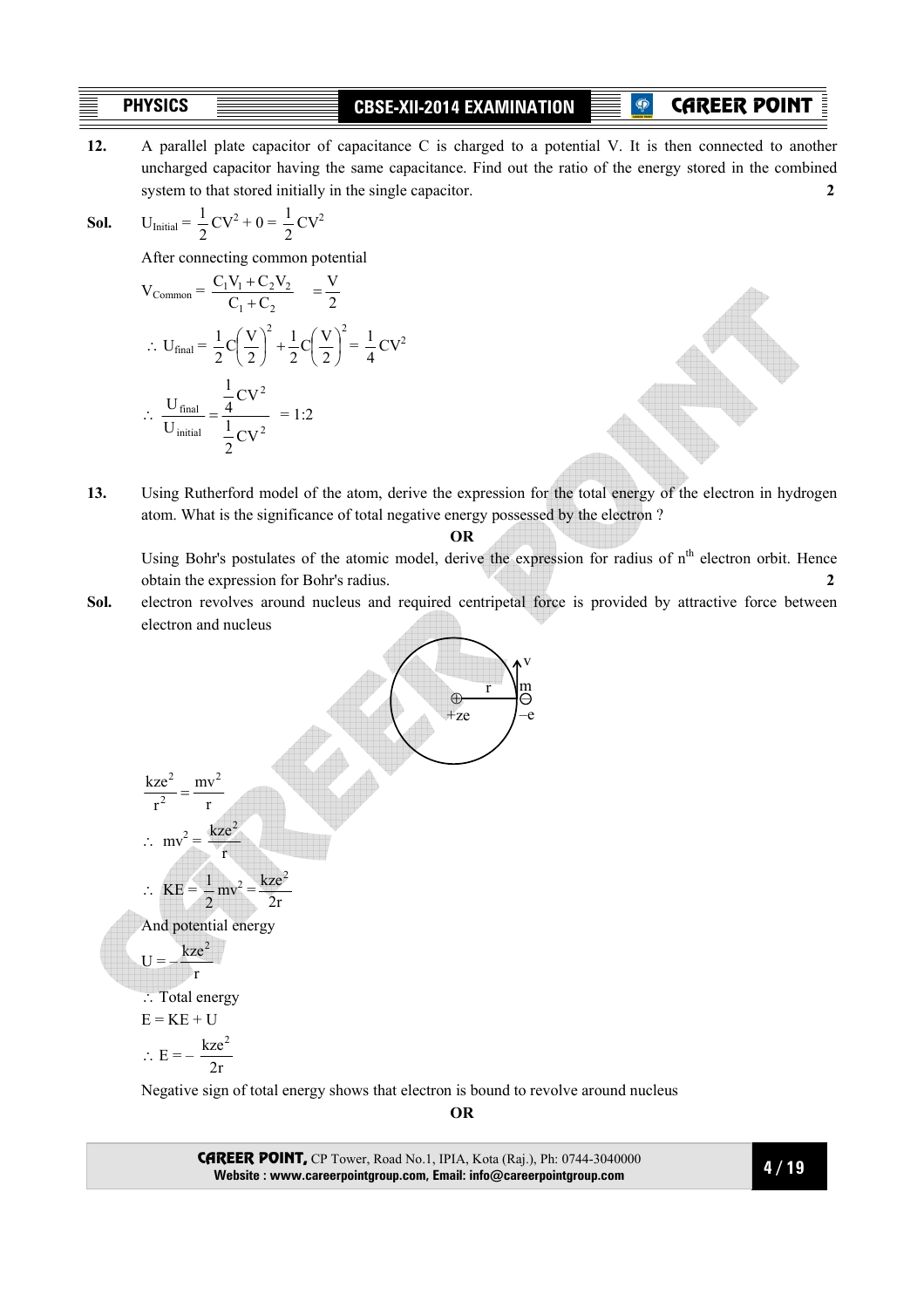**P** CAREER POINT

Electron revolves around nucleus and required centripetal force is provided by electrostatic force of attraction between nucleus and electron



**14.** Show diagrammatically the behaviour of magnetic field lines in the presence of (i) paramagnetic and (ii) diamagnetic substances. How does one explain this distinguishing feature ? **2**



 Magnetic Permeability of paramagnetic is more than air so it allows more lines to pass through it while permeability of diamagnetic is less than air so it does not allow lines to pass through it -

**15.** Explain, with the help of a circuit diagram, the working of a p-n junction diode as a half-wave rectifier. **2 Sol.** Half-wave rectifier



**Website : www.careerpointgroup.com, Email: info@careerpointgroup.com**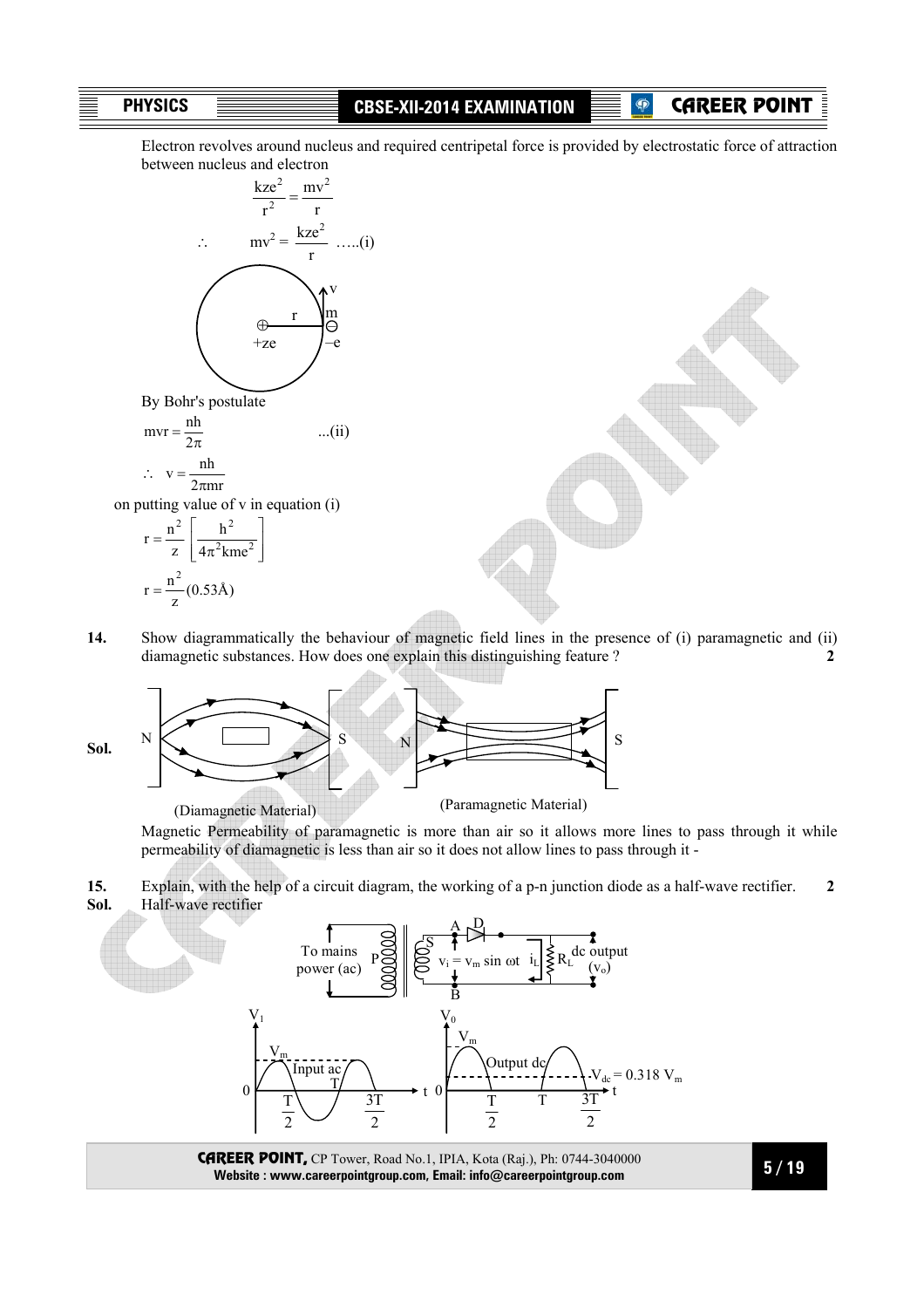CAREER POINT

 During the positive half cycle of the input voltage, end A of the secondary is positive and end B is negative. This polarity makes the diode D to be forward biased. The diode conducts and a current  $i<sub>1</sub>$  flows through the load resistance R<sub>L</sub>. Since a forward biased diode offers a very low resistance, the voltage drop across the diode is also very small. Therefore, the voltage across  $R_L$  is almost equal to the voltage  $v_i$  at every instant of time.

 During the negative half cycle of the input voltage end A of the secondary is negative and end B is positive. Thus, the diode is in reverse bias. The diode does not conduct. No current flows through  $R_L$ . Hence, no voltage is developed across  $R_L$ . All the input voltage appears across the diode itself. This explains the output waveform.

**16.** Two monochromatic rays of light are incident normally on the face AB of an isosceles right-angled prism ABC. The refractive indices of the glass prism for the two rays '1' and '2' are respectively 1⋅38 and 1⋅52. Trace the path of these rays after entering through the prism. **2 2** 

A

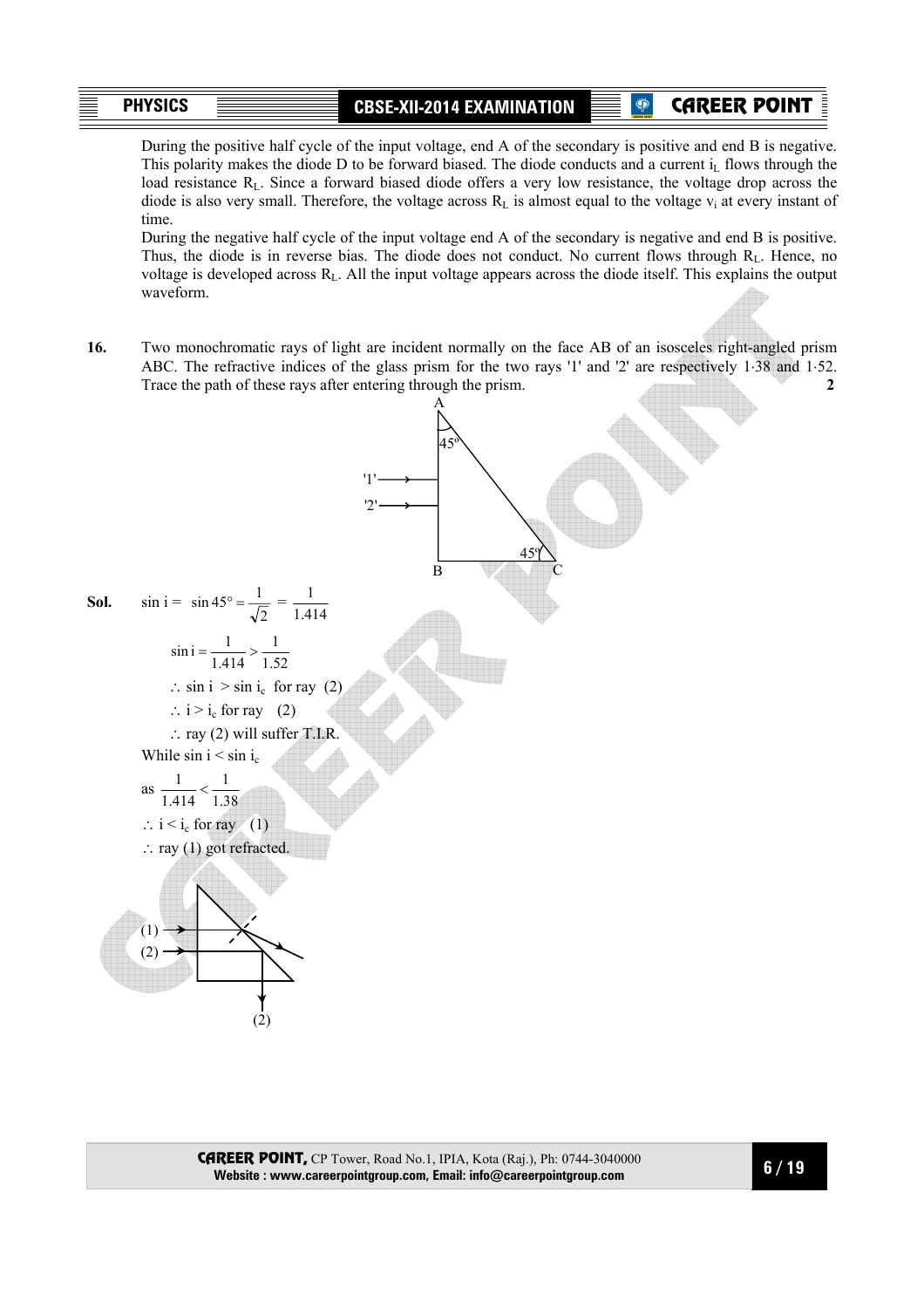CAREER POINT

**17.** Draw a circuit diagram of n-p-n transistor amplifier in CE configuration. Under what condition does the transistor act as an amplifier ? **3**

**Sol.**



The condition necessary for the amplifier to work is that the base emitter junction should be forward biased and collctor base junction should be reverse biased.

- **18.** Write the functions of the following in communication systems : **3** 
	- (i) Receiver
	- (ii) Demodulator
- **Sol. Receiver**: Receiver separates the message signal from the carrier signal. It reconstructs actual signal using output transducers.

**Demodulator** : The process of retrieval of information from the carrier wave at the receiver is called demodulation and Electronic Circuit used for it is called demodulator.

**19.** A convex lens of focal length 20 cm is placed coaxially with a convex mirror of radius of curvature 20 cm. The two are kept 15 cm apart. A point object is placed 40 cm in front of the convex lens. Find the position of the image formed by this combination. Draw the ray diagram showing the image formation. **3** 

**Sol.**



 'O' is at 2f of lens so it will form image at 2f i.e. 40 cm from lens so position of object for mirror is at (40 – 15) cm =  $25$  cm behind the mirror

For mirror

- $f = +10$  cm
- $u = +25$  cm
- $v = 2$
- 1 1  $\frac{1}{-} + \frac{1}{-} =$
- f u v

CAREER POINT, CP Tower, Road No.1, IPIA, Kota (Raj.), Ph: 0744-3040000 **Website : www.careerpointgroup.com, Email: info@careerpointgroup.com**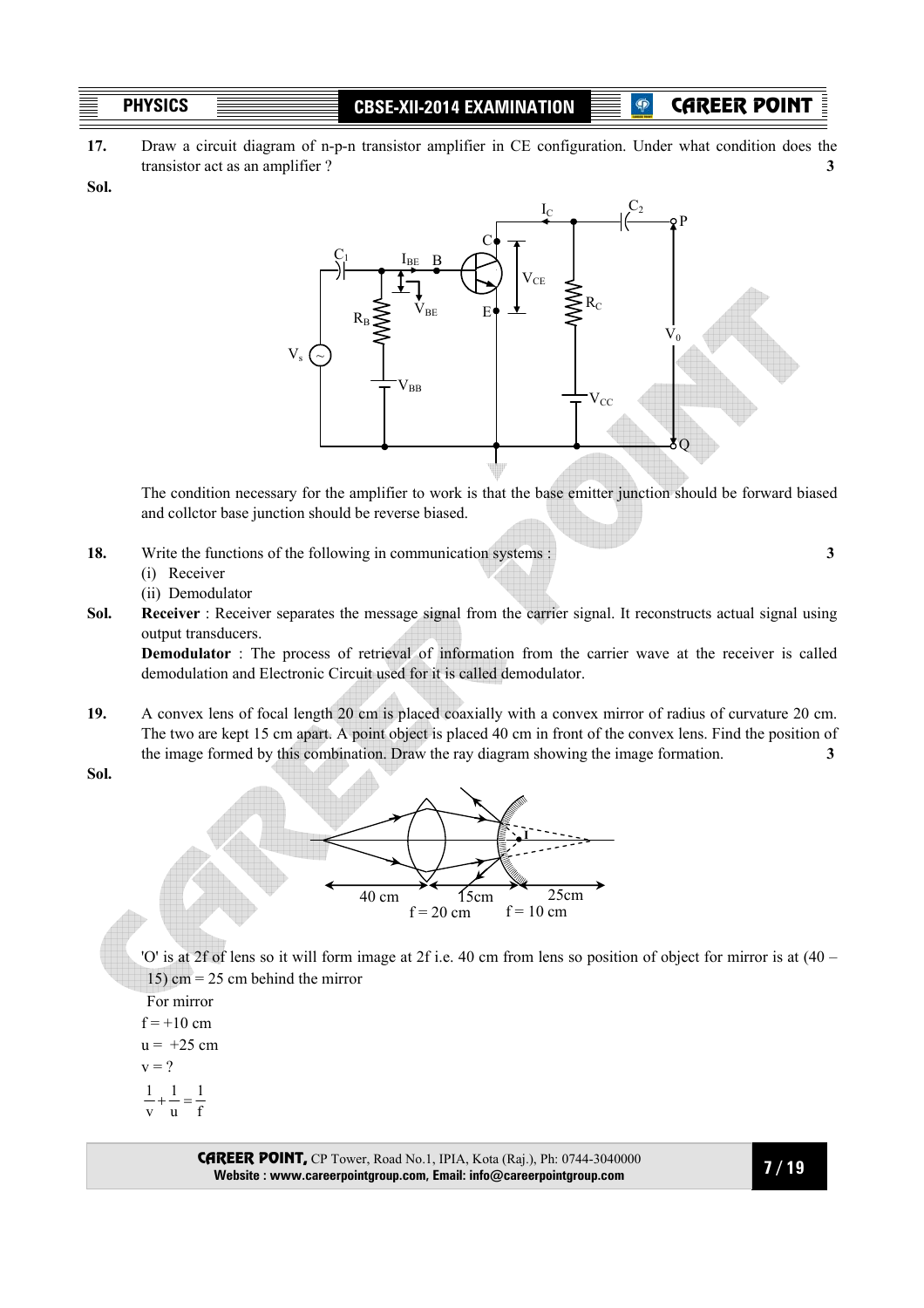# **CAREER POIN**

$$
\frac{1}{v} + \frac{1}{25} = \frac{1}{+10}
$$
  
\n
$$
\therefore v = +\frac{50}{3}
$$
cm i.e.  $\frac{50}{3}$ cm behind the mirror

**20.** An electron microscope uses electrons accelerated by a voltage of 50 kV. Determine the de-Broglie wavelength associated with the electrons. Taking other factors, such as numerical aperture etc. to be same, how does the resolving power of an electron microscope compare with that of an optical microscope which uses yellow light ? **3** 

**Sol.** 
$$
\lambda = \frac{12.27 \text{Å}}{\sqrt{\text{V}}}
$$

$$
\lambda = \frac{12.27 \text{Å}}{\sqrt{50000}}
$$

$$
\lambda = \frac{12.27 \text{Å}}{\sqrt{50000}}
$$

$$
233
$$

$$
\lambda = 0.0526 \text{ Å}
$$

Resolving Power (RP)  $\propto \frac{1}{2}$ 

as wavelength of moving electron is very small as compared to that of yellow light so it has high **Resolving Power** than optical microscope .

**21.** Write any two distinguishing features between conductors, semiconductors and insulators on the basis of energy band diagrams. **3** 

**Sol.**

|                   | Conductors         | Semiconductors             | Insulators                 |
|-------------------|--------------------|----------------------------|----------------------------|
| $_{(1)}$          | Conduction band is | Conduction and valance     | Conduction band is empty   |
|                   | completely filled  | bands are partially filled | & valance band is          |
|                   |                    |                            | completely filled          |
| $\left(11\right)$ | Conduction and     | Forbidden energy gap is    | Forbidden energy gap is    |
|                   | valance bands      | of the order of 1 eV       | very large i.e more than 5 |
|                   | overlap            |                            | eV                         |

**22.** Write two basic modes of communication. Explain the process of amplitude modulation. Draw a schematic sketch showing how amplitude modulated signal is obtained by superposing a modulating signal over a sinusoidal carrier wave. **3** 

**Sol.** There are two basic modes of communication : point-to-point and broadcast.

In point-to-point communication mode, communication takes place over a link between a single transmitter and a receiver. Telephony is an example of such a mode of communication.

 In broadcast mode, there are a large number of receivers for a single transmitter. Radio and television are examples of broadcast mode of communication.

CAREER POINT, CP Tower, Road No.1, IPIA, Kota (Raj.), Ph: 0744-3040000 **Website : www.careerpointgroup.com, Email: info@careerpointgroup.com**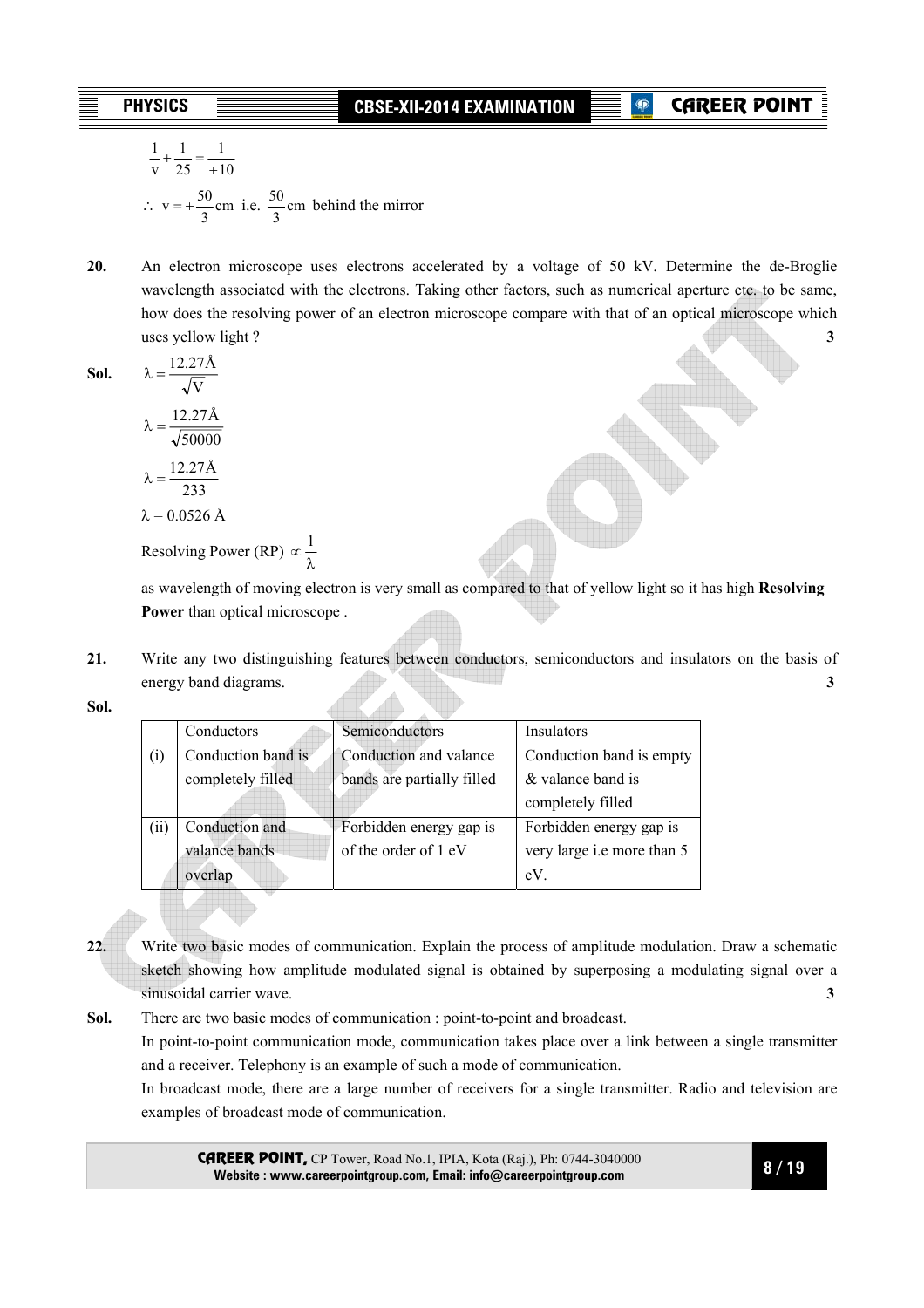**P** CAREER POINT

 If the amplitude of the carrier wave is varied in accordance with the amplitude of the signal, it is called amplitude modulation. Frequency and phase are kept constant.



 A conceptually simple method of production of amplitude modulated wave is shown in the block diagram below.



- **23.** Answer the following : **3**
	- (a) Why are the connections between the resistors in a meter bridge made of thick copper strips ?
	- (b) Why is it generally preferred to obtain the balance point in the middle of the meter bridge wire ?
	- (c) Which material is used for the meter bridge wire and why ?

#### **OR**

A resistance of R  $\Omega$  draws current from a potentiometer as shown in the figure. The potentiometer has a total resistance  $R_0 \Omega$ . A voltage V is supplied to the potentiometer. Derive an expression for the voltage across R when the sliding contact is in the middle of the potentiometer.



- **Sol.** (a) For making gaps thick copper strips are used due to their negligible resistance.
	- (b) Meter bridge is most sensitive when all four resistances are of same order.
	- (c) Alloy Magnanin or Constantun are used for making meter bridge wire due to low temperature Coefficient of resistance & high resistivity.



So equivalent resistance of circuit

 Re  $q =$ 

CAREER POINT, CP Tower, Road No.1, IPIA, Kota (Raj.), Ph: 0744-3040000 **Website : www.careerpointgroup.com, Email: info@careerpointgroup.com**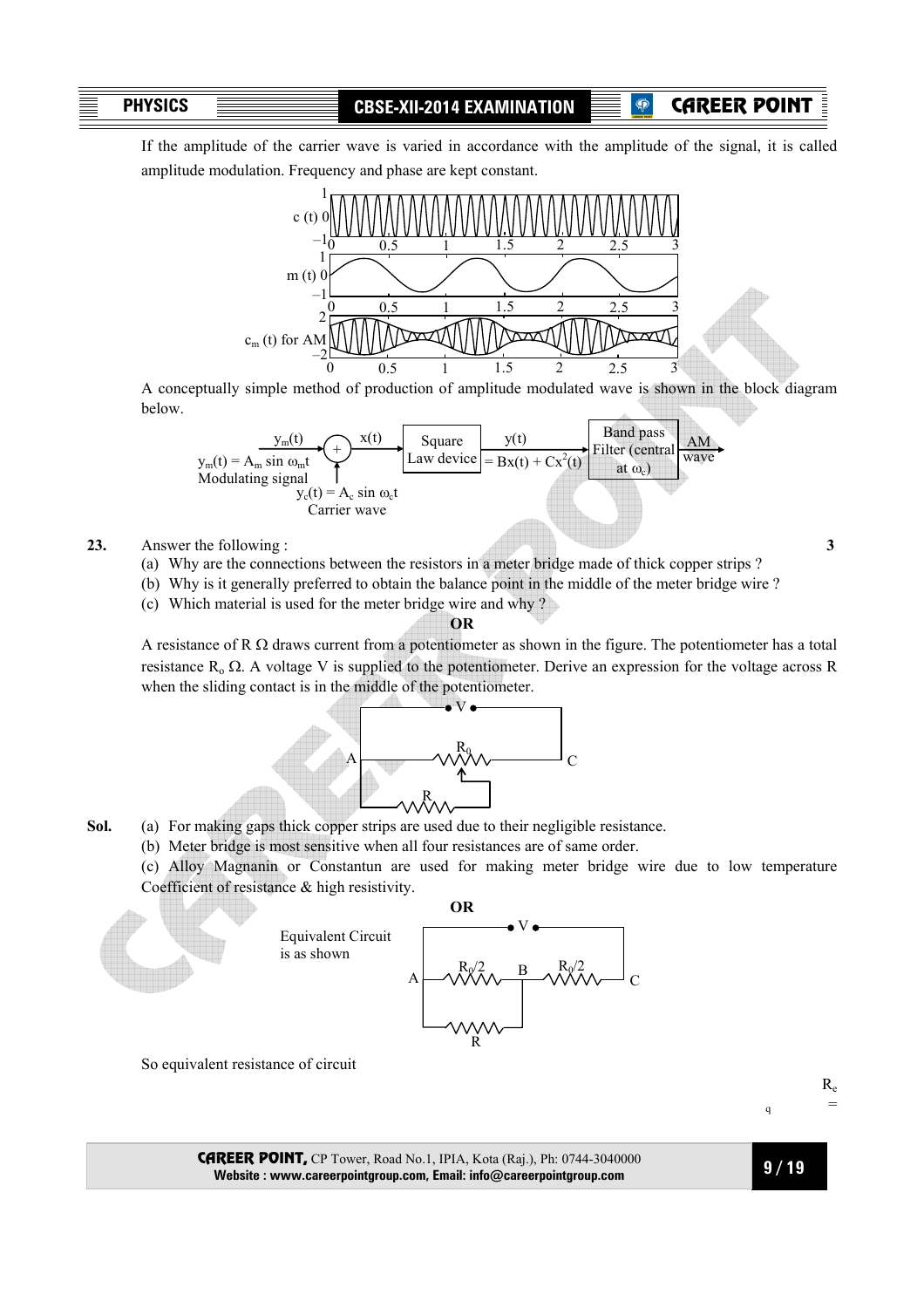# **CAREER POIN**

$$
\frac{R_{o}}{2} + \frac{\frac{R R_{o}}{2}}{R + \frac{R_{o}}{2}}
$$
  
:. I <sub>circuit</sub> =  $\frac{V}{R_{eq}}$   
:. PD across R =  $I \left(\frac{R \frac{R_{o}}{2}}{R + \frac{R_{o}}{2}}\right) = \frac{VR}{2(R + \frac{R_{o}}{4})}$ 

- **24.** For the past some time, Aarti had been observing some erratic body movement, unsteadiness and lack of coordination in the activities of her sister Radha, who also used to compain of severe headache occasionally. Aarti suggested to her parents to get a medical check-up of Radha. The doctor thoroughly examined Radha and diagnosed that she has a brain tumour. **3** 
	- (a) What, according to you, are the values displayed by Aarti ?
	- (b) How can radioisotopes help a doctor to diagnose brain tumour ?
- **Sol.** (a) Arti shows good awareness towards health and care for her sister.
	- (b) Certain radio isotopes are injected to body and they are absorbed by brain tumour and by detecting intensity of radiations we can measure location and severity of tumour.
- **25.** (a) A rod of length *l* is moved horizontally with a uniform velocity '*v*' in a direction perpendicular to its length through a region in which a uniform magnetic field is acting vertically downward. Derive the expression for the emf induced across the ends of the rod.
	- (b) How does one understand this motional emf by invoking the Lorentz force acting on the free charge carriers of the conductor ? Explain. **3**
- **Sol. (a)** Consider a straight conductor moving with velocity V on U shaped Conductor placed in perpendicular magnetic field as shown.



Let conductor shifts from ab to a'b' in time dt then change in magnetic flux

 $dφ = B × change in area$  $= B \times (Area a'b' ab)$  $= B \times (\ell \times v dt)$  $rac{d\phi}{dt} = Bv\ell$ 

∴ Induced emf  $|e| = \frac{d\phi}{dt} = B\underline{v}\ell$ 

∴

$$
\therefore \text{ Induced emf } |e| = \frac{d\phi}{dt} = Bv\ell
$$

(b) During motion free e<sup>-</sup> are shifted at one end due to magnetic force so due to polarsation of rod electric field is produced which applies electric force on free  $e^-$  in opp. direction –

CAREER POINT, CP Tower, Road No.1, IPIA, Kota (Raj.), Ph: 0744-3040000 **Website : www.careerpointgroup.com, Email: info@careerpointgroup.com**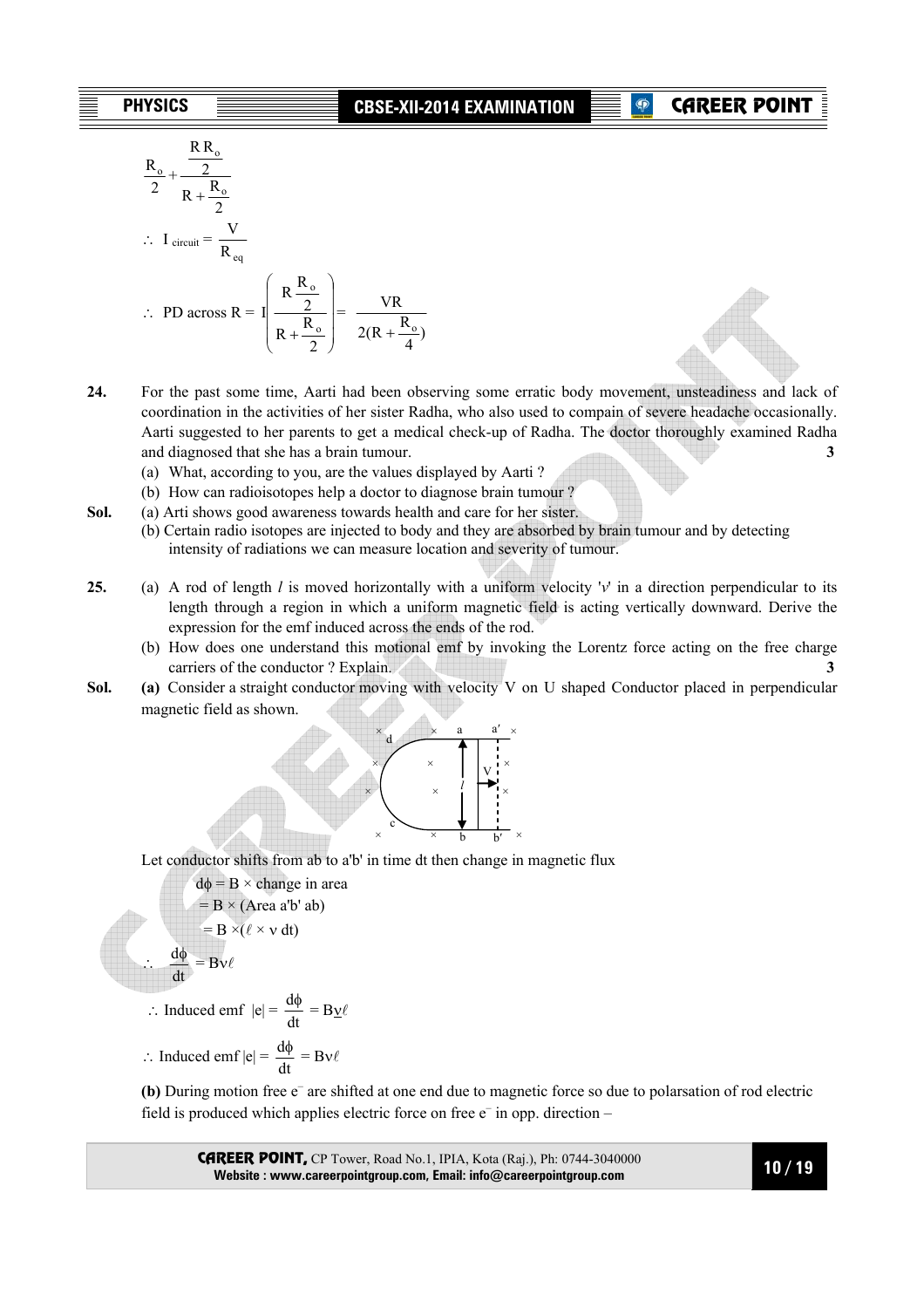

- **26.** (a) Show, giving a suitable diagram, how unpolarized light can be polarized by reflection.
	- (b) Two polaroids  $P_1$  and  $P_2$  are placed with their pass axes perpendicular to each other. Unpolarised light of intensity  $I_0$  is incident on P<sub>1</sub>. A third Polaroid P<sub>3</sub> is kept in between P<sub>1</sub> and P<sub>2</sub> such that its pass axis makes an angle of 60° with that of  $P_1$ . Determine the intensity of light transmitted through  $P_1$ ,  $P_2$  and  $P_3$ . **4**
- **Sol. (a)** If light incidents at Brewster angle  $i_P = \tan^{-1}(\mu)$  then reflected light is plane polarised where  $\mu$  is refraction index of medium and refracted light is partially polarised.



Intensity through  $P_1 = \frac{I_0}{2}$ 

CAREER POINT, CP Tower, Road No.1, IPIA, Kota (Raj.), Ph: 0744-3040000 **Website : www.careerpointgroup.com, Email: info@careerpointgroup.com**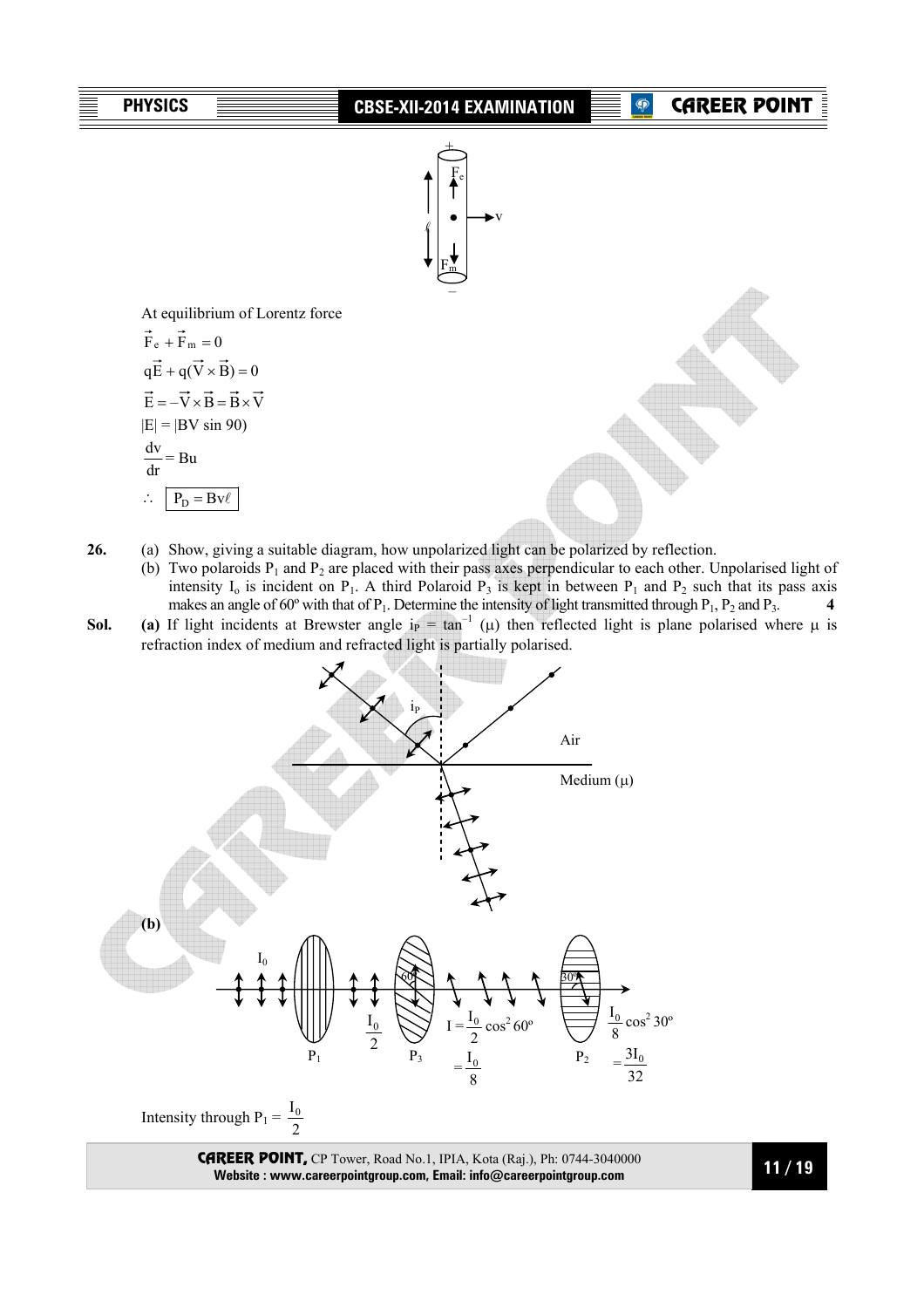Intensity through  $P_3 = \frac{I_0}{8}$ Intensity through  $P_2 = \frac{3I_0}{32}$ 

**27.** A voltage  $V = V_0$  sin  $\omega t$  is applied to a series LCR circuit. Derive the expression for the average power dissipated over a cycle.

 Under what condition is (i) no power dissipated even though the current flows through the circuit, (ii) maximum power dissipated in the circuit ? **5** 

**Sol.** Let the Alternating voltage is  $V = V_0 \cos \omega t$ Let  $\omega L >$ C 1  $\frac{1}{\omega C}$  then current lags by angle  $\phi$ where  $I_0 = \frac{2I_0}{\sqrt{R_0^2 + \left(\frac{I_0 I_0}{\rho L_0}\right)^2}}$ o  $\mathcal{C}_{0}^{(n)}$  $R^2 + \omega L - \frac{1}{2}$ E  $\overline{\phantom{a}}$ J  $\left(\omega L - \frac{1}{\epsilon}\right)$  $\setminus$ ſ ω  $+ \mid \omega$ and  $\tan \phi = \frac{\omega L - \frac{1}{\omega c}}{R}$ ∴ Average power =  $\frac{0}{T}$ EIdt T 0 ∫  $= \frac{1}{T} \int_{0}^{T} (E_0 \cos \omega t) (I_0 \cos(\omega t - \phi$ T  $\boldsymbol{0}$  $(E_0 \cos \omega t)(I_0 \cos(\omega t - \phi))dt$  $= \frac{E_0 I_0}{T} \int \limits_0^1 (\cos^2 \omega t \cos \phi + \cos \omega t \sin \omega t \sin \phi)$ T 0  $(\cos^2 \omega t \cos \phi + \cos \omega t \sin \omega t \sin \phi)dt$  $=$   $\frac{1}{2}$  E<sub>o</sub> I<sub>o</sub> cos  $\phi$  $P_{\text{average}} = E_{\text{rms}} I_{\text{rms}} \cos \phi$ (i) if  $\phi = 90$   $\implies$  P<sub>average</sub> = 0  $\therefore \tan \phi = \frac{\omega L - \frac{1}{\omega C}}{R}$  $=\infty$  $\Rightarrow$  R = 0 (ii) if  $\phi = 0$   $\implies$  P<sub>average</sub> = Max.  $an \phi = \frac{\omega L - \frac{1}{\omega C}}{R}$  $= 0$  $\Rightarrow$  X<sub>L</sub> = X<sub>C</sub> (Resonance)

- **28.** (a) In Young's double slit experiment, describe briefly how bright and dark fringes are obtained on the screen kept in front of a double slit. Hence obtain the expression for the fringe width.
	- (b) The ratio of the intensities at minima to the maxima in the Young's double slit experiment is 9 : 25. Find the ratio of the widths of the two slits.

**OR** 

CAREER POINT, CP Tower, Road No.1, IPIA, Kota (Raj.), Ph: 0744-3040000 **Website : www.careerpointgroup.com, Email: info@careerpointgroup.com**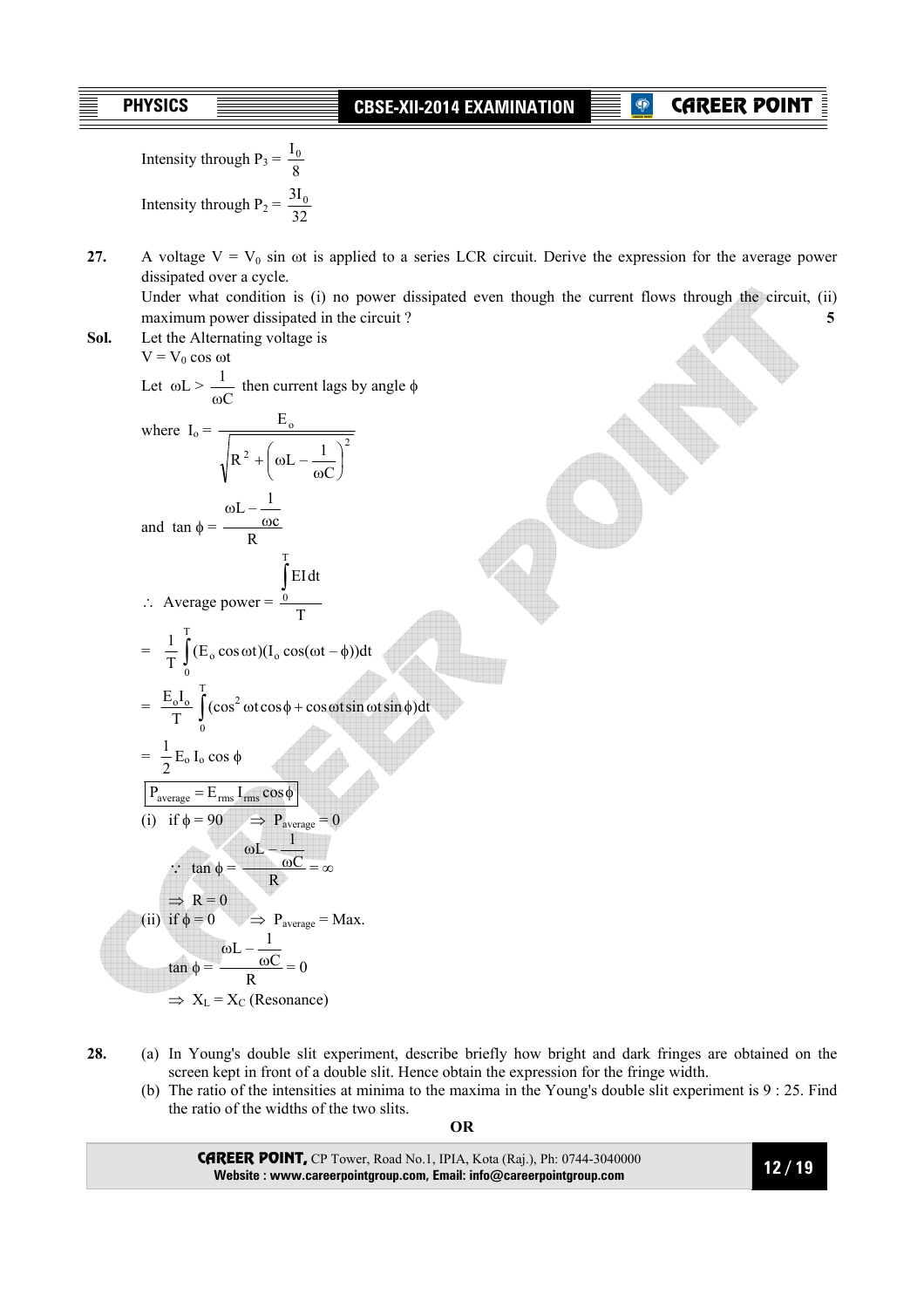CAREER POINT

- (a) Describe briefly how a diffraction pattern is obtained on a screen due to a single narrow slit illuminated by a monochromatic source of light. Hence obtain the conditions for the angular width of secondary maxima and secondary minima.
- (b) Two wavelengths of sodium light of 590 nm and 596 nm are used in turn to study the diffraction taking place at a single slit of aperture  $2 \times 10^{-6}$  m. The distance between the slit and the screen is 1.5 m. Calculate the separation between the positions of first maxima of the diffraction pattern obtained in the two cases. **5**
- **Sol. (a)** The path difference between two rays coming from holes  $S_1$  and  $S_2$  is  $(S_2P S_1P)$ . If point P corresponds to a maximum.



These dark and bright fringes are equally spaced.

Expression for fringewidth  $(\beta)$ 

Let n<sup>th</sup> order bright fringe is at a distance  $x_n$  and  $(n + 1)$ <sup>th</sup> order bright fringe is at  $x_{n+1}$  from O. Then

$$
x_n = {n\lambda D \over d}
$$
 and  $x_{n+1} = {(n+1)\lambda D \over d}$  ... [from eq., (2)]

Now the fringewidth is

CAREER POINT, CP Tower, Road No.1, IPIA, Kota (Raj.), Ph: 0744-3040000 **Website : www.careerpointgroup.com, Email: info@careerpointgroup.com**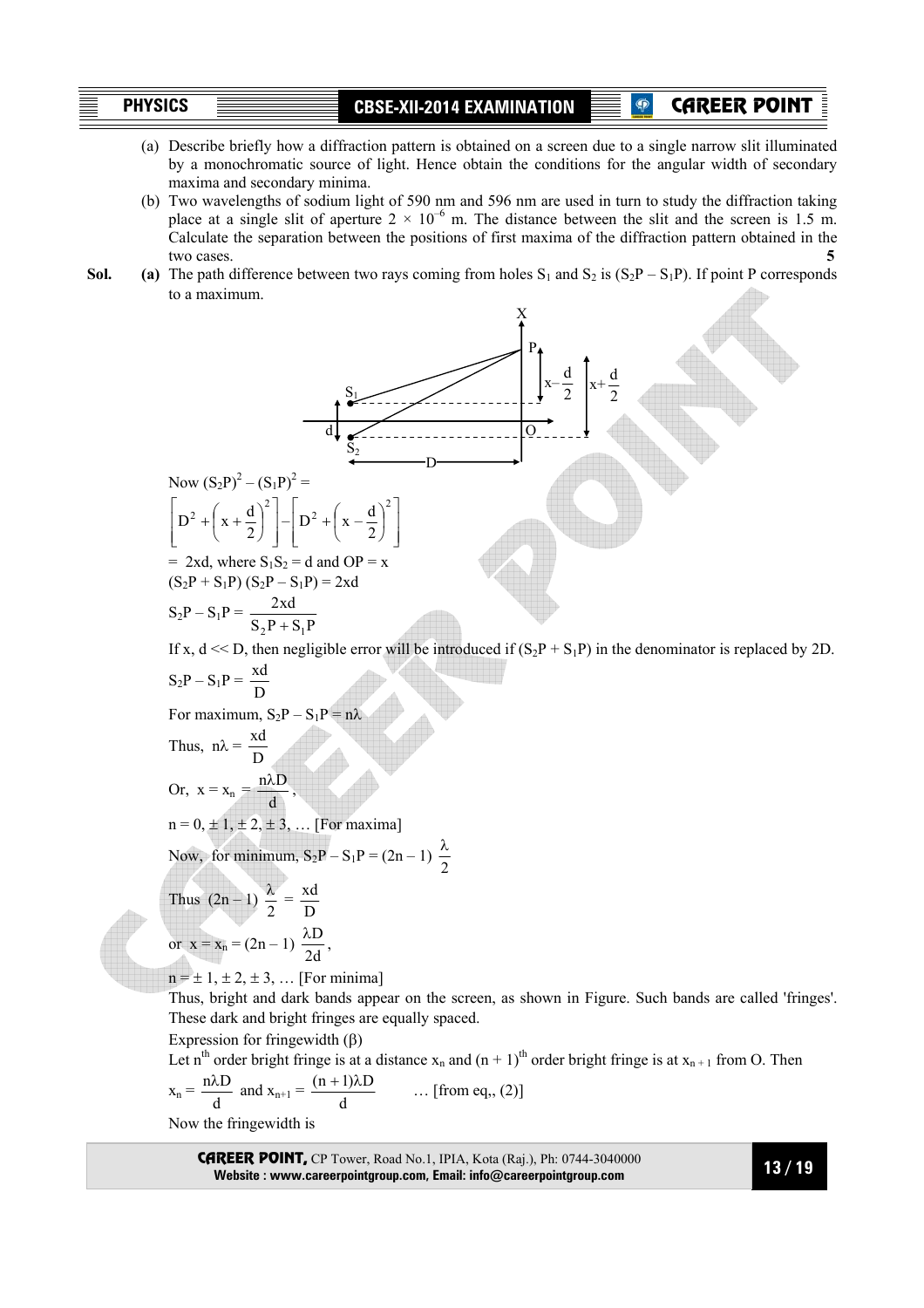**(a)** 

λD

$$
\beta = x_{n+1} - x_n = \frac{2x}{d}
$$
  
\nThus, the expression for fringwidth is  $\beta = \frac{\lambda D}{d}$   
\n(b)  $\frac{I_{min}}{I_{max}} = \frac{9}{25}$   
\n
$$
\sqrt{\frac{1}{J_1} + \sqrt{I_2}} = \frac{3}{25}
$$
  
\n
$$
\frac{\sqrt{I_1} - \sqrt{I_2}}{\sqrt{I_1} + \sqrt{I_2}} = \frac{3}{5}
$$
  
\n $5\sqrt{I_1} - 5\sqrt{I_2} = 3\sqrt{I_1} + 3\sqrt{I_2}$   
\n $2\sqrt{I_1} = 8\sqrt{I_2}$   
\n
$$
\frac{I_1}{I_2} = \frac{16}{1} = \text{Ratio of intensities}
$$
  
\n(a)

A point source S is placed at the focus of a converging lens. The source-lens arrangement provides a plane wavefront which is then diffracted. Another converging lens is introduced between the diffracting slit and the observation screen such that the screen is in the focal plane of the lens. Plane wavefront emerging from the slit at different angles are brought to focus on the screen using the second lens, as shown in the Fig. **Condition for minima** 

Divide the slit into two equal halves AC and CB, each of size  $\frac{a}{2}$ . For every point M<sub>1</sub> in AC, there exists a point M<sub>2</sub> in CB such that M<sub>1</sub>M<sub>2</sub> =  $\frac{a}{2}$ . The path difference between secondary waves from M<sub>1</sub> and M<sub>2</sub> reaching P is

 $M_2P - M_1P = \frac{a}{2}$  $\frac{a}{2}$  sin $\theta$ 

> CAREER POINT, CP Tower, Road No.1, IPIA, Kota (Raj.), Ph: 0744-3040000 **Website : www.careerpointgroup.com, Email: info@careerpointgroup.com**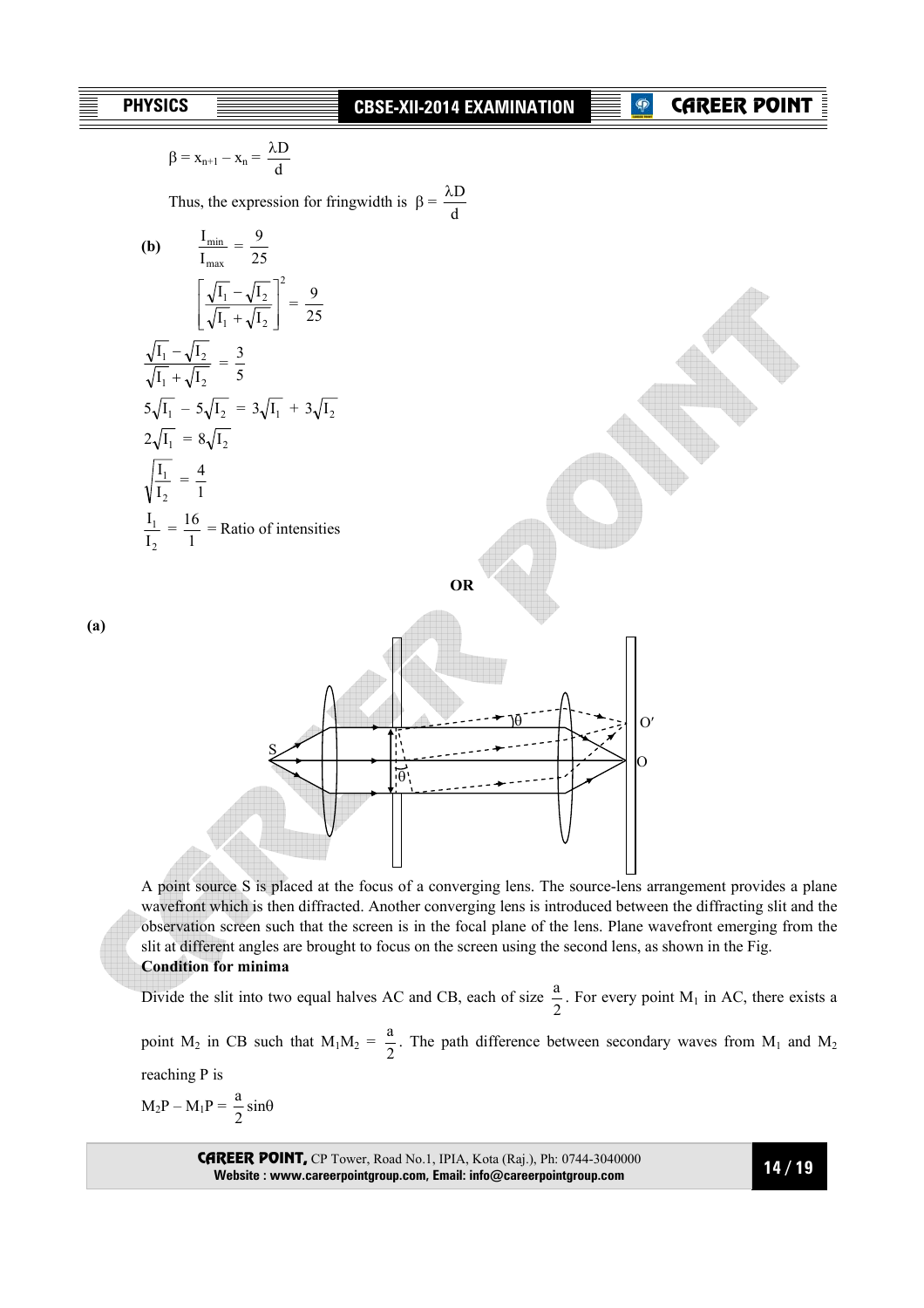CAREER POINT

Point P on the screen would be a **first minimum** if this path difference is  $\lambda$  between the secondary waves from extreme points A and B. Thus, path difference between waves from A and C or between waves from  $M_1$  and  $M_2$  will be  $\frac{\pi}{2}$  $\frac{\lambda}{2}$ .

Hence,  $\frac{a}{2} \sin \theta = \frac{\lambda}{2}$ or  $a \sin\theta = \lambda$  for P to be first minimum. P is a second minimum if Path difference, a  $sin\theta = 2\lambda$  Proceeding in the same manner, we can show that the intensity at P is zero if Path difference, a sin  $\theta = n\lambda$  (condition for minima) where  $n = 1, 2, 3, \ldots$  Condition for secondary maxima Imagine the slit to be divided into three parts  $AM_1$ ,  $M_1M_2$  and  $M_2B$ . Let the secondary waves reaching P from the extreme points A and B be  $\frac{3\lambda}{2}$ . The secondary waves reaching P from the corresponding points of the parts AM<sub>1</sub> and M<sub>1</sub>M<sub>2</sub> will have path difference of  $\frac{\lambda}{2}$  and interfere destructively. The secondary waves reaching P from points in the third part M<sub>2</sub>B will contribute to the intensity at P. Therefore, only one-third of the slit contributes to the intensity at point P between two minima. This will be much weaker than the central maximum. This is the first secondary maximum. The condition for first secondary maximum is

Path difference, a sin  $\theta = \frac{3\lambda}{2}$ ,

The condition for second secondary maximum is

Path difference, a sin  $\theta = \frac{5\lambda}{2}$ .

Proceeding in the same manner, we can show that the condition for a secondary maxima is Path difference,

a sin 
$$
\theta = (2n + 1) \frac{\lambda}{2}
$$
 where n = 1, 2, 3,

**(b)** For  $\lambda_1 = 590$  nm for  $\lambda_2 = 596$  nm  $\int$ location of I<sup>st</sup> Maxima location of Ist Maxima location of Ist Maxima location of Ist Maxima location of Ist Maxima location of Ist Maxima location of Ist Maxima location of Ist Maxima location of Ist Maxima location

 $y_1 = \frac{327}{2a}$ 

$$
y_1 = (2n + 1) \frac{D\lambda_1}{2a}
$$
  
n = 1  

$$
y_2 = (2n + 1) \frac{D\lambda_1}{n} = 1
$$

on of I<sup>st</sup> Maxima  
\n
$$
(2n + 1) \frac{D\lambda_1}{2a}
$$
\n
$$
y_2 = (2n + 1) \frac{D\lambda_2}{2a}
$$
\n
$$
y_2 = \frac{3D\lambda_2}{2a}
$$
\n
$$
y_2 = \frac{3D\lambda_2}{2a}
$$

:. Difference  
\n= 
$$
y_2 - y_1
$$
  
\n=  $\frac{3D}{2a} (\lambda_2 - \lambda_1)$   
\n=  $\frac{3 \times 1.5}{2 \times 2 \times 10^{-6}} (6 \times 10^{-9})$   
\n=  $\frac{27}{2} \times 10^{-3}$ 

$$
=\frac{27}{4} \times
$$

 $\therefore$  Difference = 6.75  $\times$  10<sup>-3</sup> m

CAREER POINT, CP Tower, Road No.1, IPIA, Kota (Raj.), Ph: 0744-3040000 **Website : www.careerpointgroup.com, Email: info@careerpointgroup.com**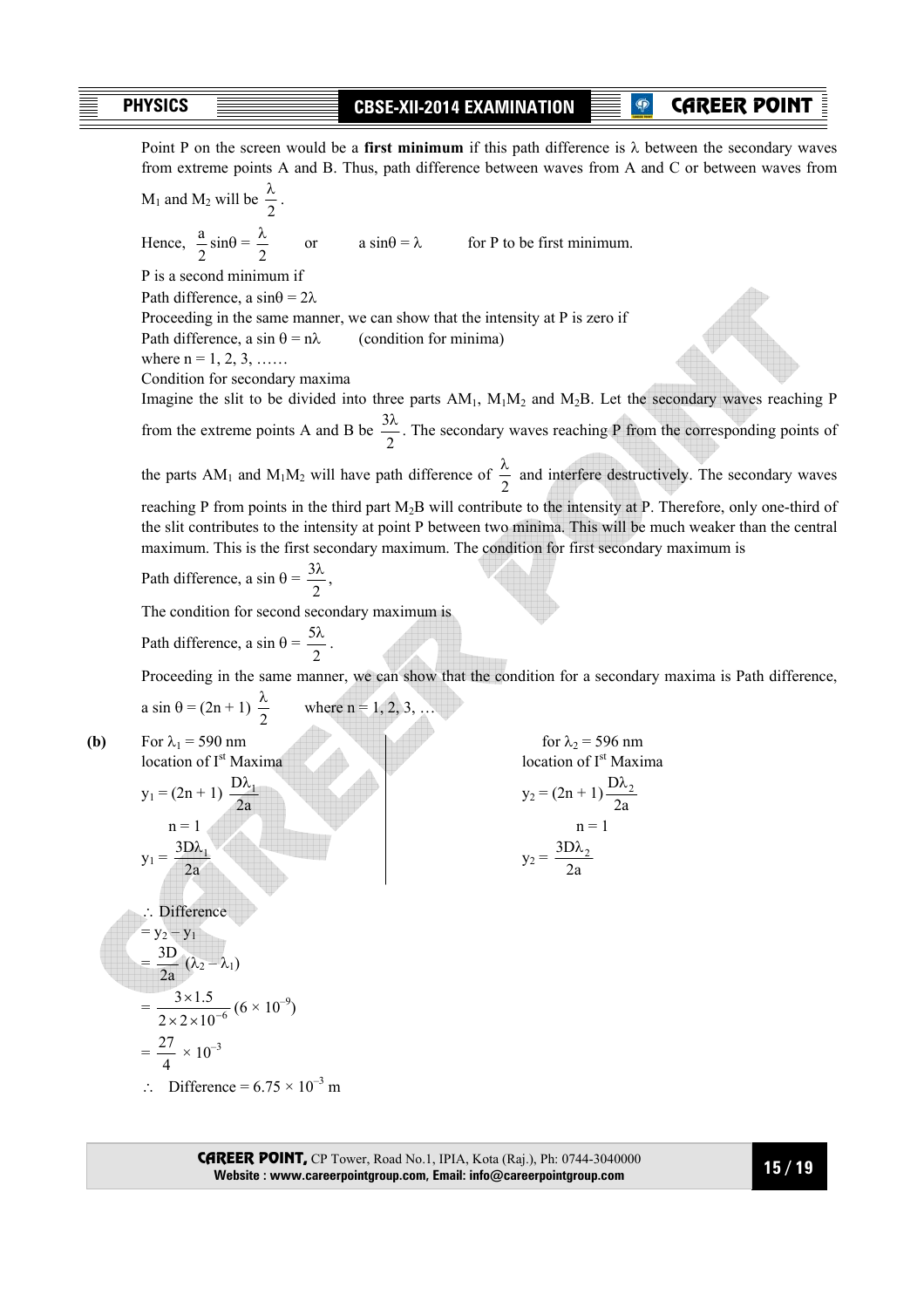CAREER POIN

- **29.** (a) Deduce an expression for the frequency of revolution of a charged particle in a magnetic field and show that it is independent of velocity or energy of the particle.
	- (b) Draw a schematic sketch of a cyclotron. Explain, giving the essential details of its construction, how it is used to accelerate the charged particles.

#### **OR**

- (a) Draw a labelled diagram of a moving coil galvanometer. Describe briefly its principle and working.
- (b) Answer the following :
	- (i) Why is it necessary to introduce a cylindrical soft iron core inside the coil of a galvanometer ?
	- (ii) Increasing the current sensitivity of a galvanometer may not necessarily increase its voltage sensitivity. Explain, giving reason. **5 5**

**Sol.** (a) If particle is performing circular motion due to magnetic force then

centripetal force = Magnetic force 
$$
\frac{mv^2}{r} = q v B \sin 90^\circ
$$

$$
\Rightarrow r = \frac{mv}{qB}
$$
  
:. Time period =  $\frac{2\pi r}{v}$   

$$
T = \frac{2\pi}{v} \cdot \frac{mv}{qB} = \frac{2\pi m}{qB}
$$
  

$$
T = \frac{2\pi m}{qB} \propto v^{\circ}
$$

∴Frequency  $f = \frac{1}{T} = \frac{qB}{2\pi m} \propto v^{\circ}$ 

**(a)**

**(b)** Cyclotron is a device to accelerate ions to extremely high velocities, by accelerating them repeatedly through high voltages.



**Principle** – A positive ion can acquire sufficiently large energy with a small alternating potential difference by making the ion cross the same electric field time and again by making use of a strong magnetic field.

**Construction**- It consists of a pair of hollow metal cylindrical chambers shaped like D, and called the Dees ; Both the Dees are placed under the circular pole pieces of a very strong electromagnet. The two Dees are connected to the terminals of a very high frequency and high voltage oscillator whose frequency is of the order of a few million cycles per second.

**Working** - Charged ion is passed through electric field again & again to be energised. Inside dee's strong ⊥ magnetic field turns the particle towards gap. So radius of semi circular path increase continuously -

**OR** 

**Principle**. When a current carrying coil is placed in magnetic field, it experiences a torque. **Construction**. It consists of a narrow rectangular coil PQRS consisting of a large number of turns of fine

CAREER POINT, CP Tower, Road No.1, IPIA, Kota (Raj.), Ph: 0744-3040000 **Website : www.careerpointgroup.com, Email: info@careerpointgroup.com**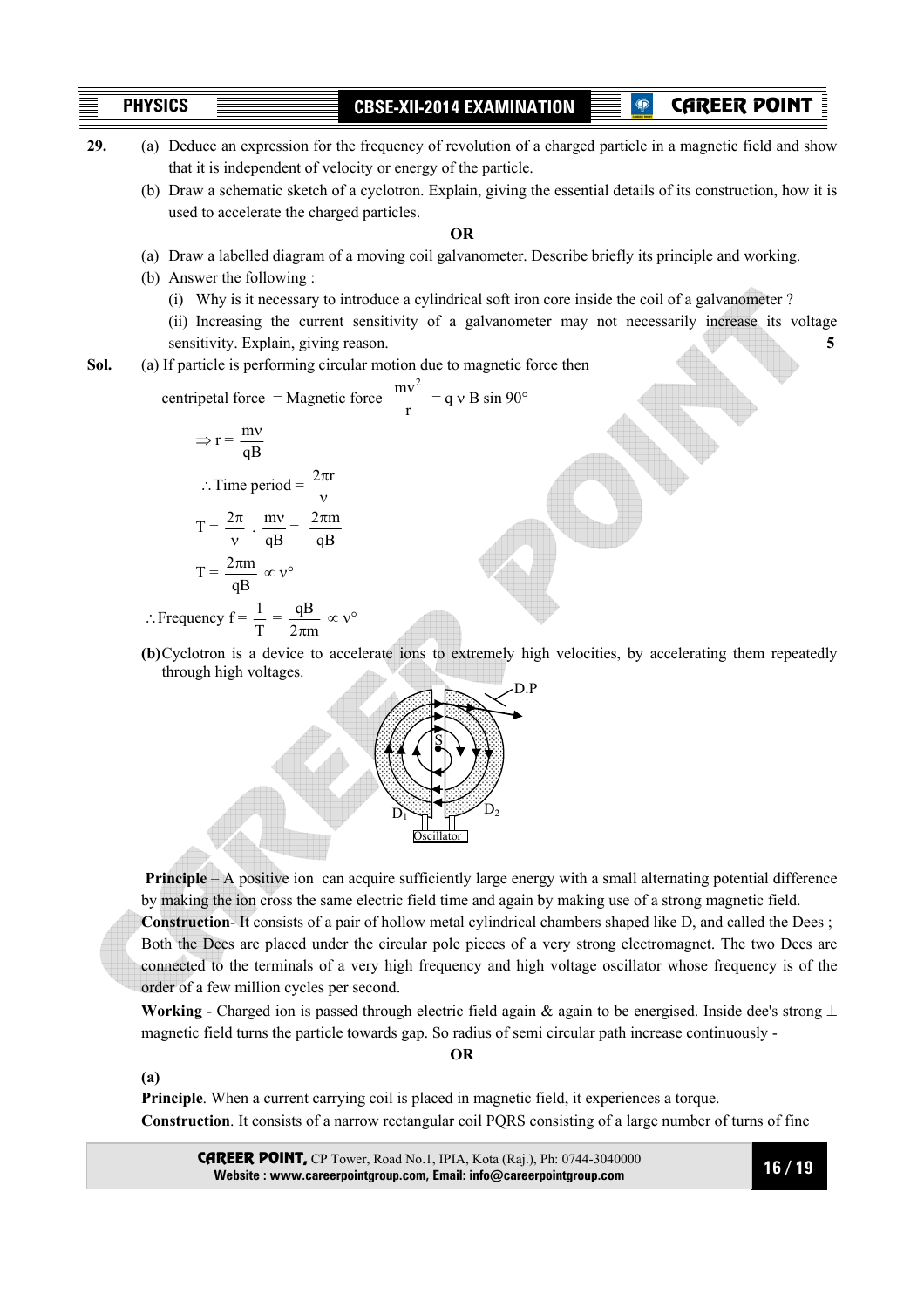CAREER POINT

insulated copper wire wound over a frame made of light, non-magnetic metal. A soft iron cylinder known as the core is placed symmetrically within the coil and detached from it. The coil is suspended between the two cylindrical polepieces (N and S of a strong permanent horse shoe magnet) by a thin flat phosphor bronze strip the upper end of which is connected to a movable torsion head T. The lower end of the coil is connected to a hair spring s of phosphor bronze having only a few turns.

**Redial magnetic field**. The magnetic field in the small air gap between the cylindrical pole pieces is radial. The magnetic lines of force within the air gap are along the radii. On account of this, the plane of the coil remains always parallel to the direction of the magnetic field



 The magnetic field in the small air gap between the cylindrical pole-pieces is radial. On account of this, the plane of the coil remains always parallel to the direction of the magnetic field

**Theory :** 

Let  $I =$  current flowing through the coil

 $B$  = magnetic field induction

 $l =$  length of the coil; b = breadth of the coil  $N =$  number of turns in the coil  $A (= l \times b) =$  area of the coil

Moment of deflecting couple =  $NBI / \times b = NBI / 4$ 

When the coil deflects, the suspension fibre gets twisted. On account of elasticity, a restoring couple is set up in the fibre. This couple is proportional to the twist. If  $\alpha$  be the angular twist then

Moment of restoring couple = *k*α

For equilibrium of the coil, NBIA = 
$$
k\alpha
$$
 or I =  $\left(\frac{k}{NBA}\right)\alpha$ 

or 
$$
I = K\alpha
$$

where K

J  $\left( = \frac{k}{\sqrt{N}} \right)$  $=\frac{R}{NBA}$ is the galvanometer constant.

Now,  $|\mathbf{I} \propto \alpha|$  or  $|\alpha \propto \mathbf{I}|$ 

l ſ

**(b)** (i) By using soft iorn core . magnetic field is increased so sensitivity increases and mag. field becomes radial So angle between plane of coil & magnetic line of force is zero in all orientations of coil.

CAREER POINT, CP Tower, Road No.1, IPIA, Kota (Raj.), Ph: 0744-3040000 **Website : www.careerpointgroup.com, Email: info@careerpointgroup.com**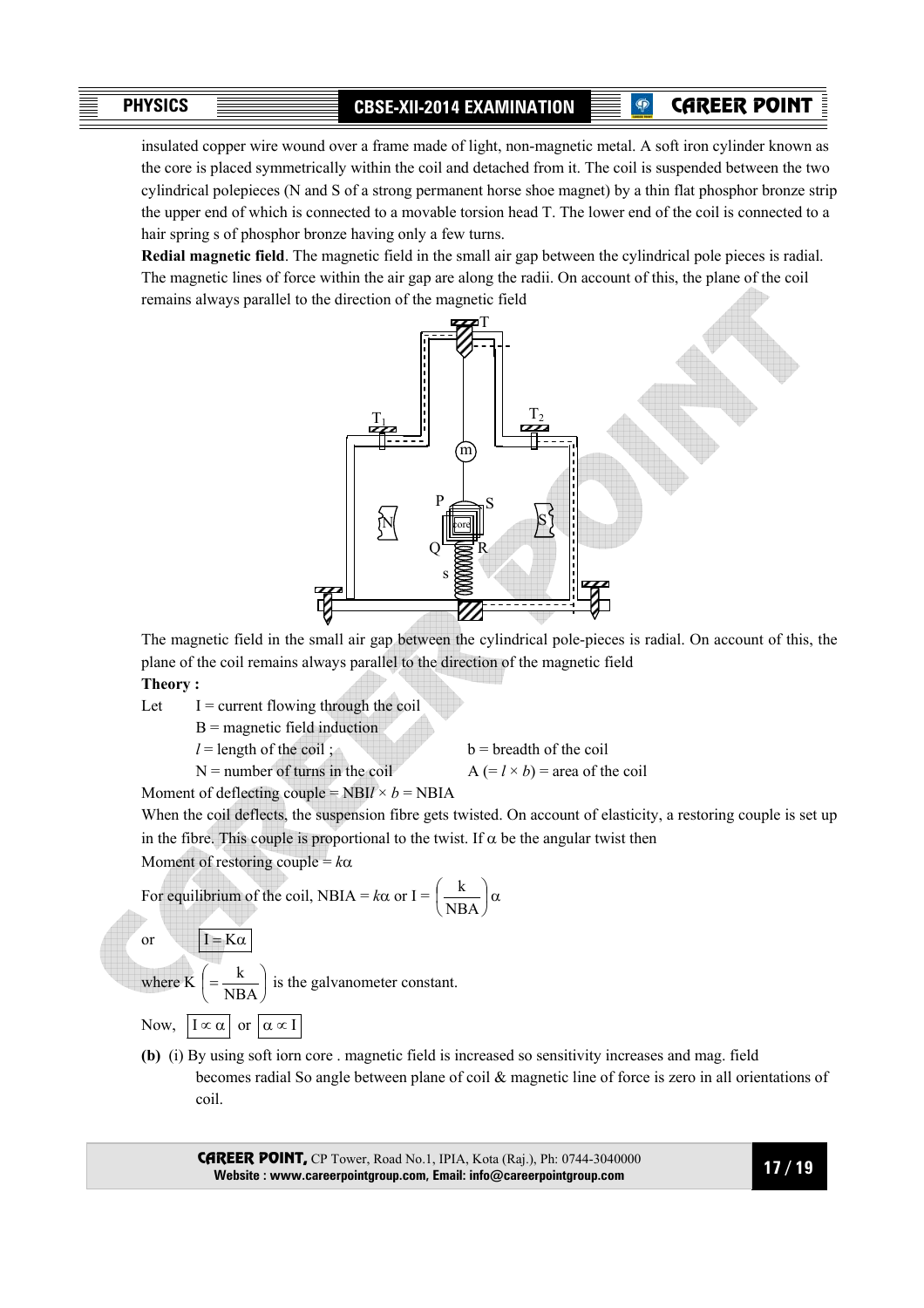# CAREER POIN

(ii) Voltage sensitivity  $=$   $\frac{\text{Current sensitivity}}{\text{Resis tan ce of }}$ Current Senitivity

$$
V S = \frac{CS}{D}
$$

 $R_{\text{coil}}$ If R<sub>coil</sub> = constant  $\Rightarrow$  V S  $\propto$  C S

It means that V S increases if C S is increased

But if resistance of coil is also increases in same ratio then V S may be constant

**30.** Draw a labelled diagram of Van de Graaff generator. State its working principle to show how by introducing a small charged sphere into a larger sphere, a large amount of charge can be transferred to the outer sphere. State the use of this machine and also point out its limitations.

#### **OR**

(a) Deduce the expression for the torque acting on a dipole of dipole moment  $\overrightarrow{p}$  in the presence of a

uniform electric field  $\overrightarrow{E}$ 

(b) Consider two hollow concentric spheres,  $S_1$  and  $S_2$ , enclosing charges 2Q and 4Q respectively as shown in the figure (i) Find out the ratio of the electric flux through them. (ii) How will the electric flux through the sphere  $S_1$  change if a medium of dielectric constant ' $\varepsilon_r$ ' is introduced in the space inside  $S_1$  in place of air ? Deduce the necessary expression. **5** 



**Sol. Principle**. The working of the Van de Graff generator is based on the discharging action of points and collecting action of hollow conductor. In other words, if a charged conductor is brought in electrical contact with a hollow conductor, the charge is transferred to the hollow conductor, no matter what is the potential of the hollow conductor.



**Theory**. Consider a large spherical conducting shell A having radius R and charge +Q. Potential inside the

CAREER POINT, CP Tower, Road No.1, IPIA, Kota (Raj.), Ph: 0744-3040000 **Website : www.careerpointgroup.com, Email: info@careerpointgroup.com**